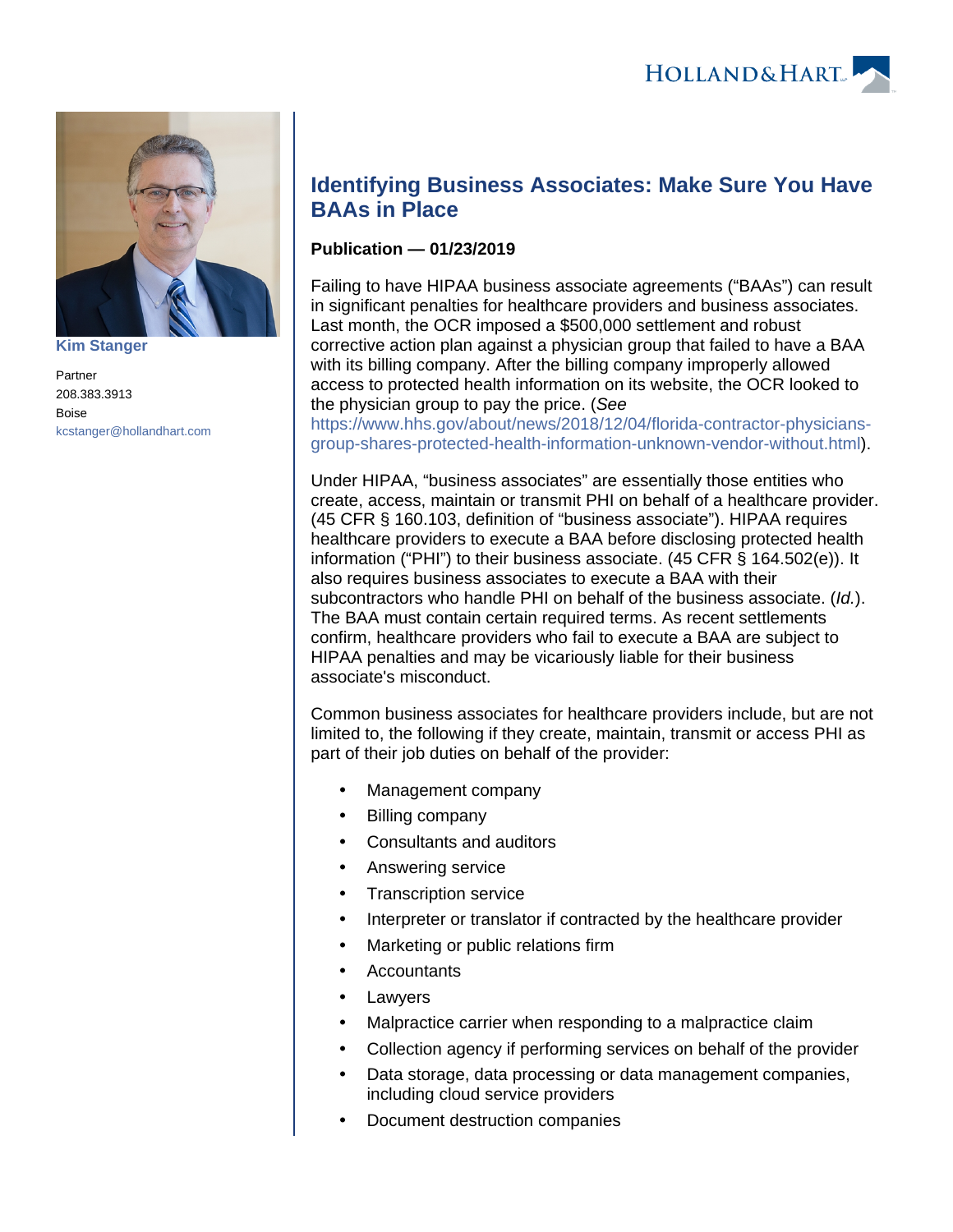

- Health information exchanges
- Electronic health record vendors
- E-prescribing gateways
- Software vendors or IT support that handle PHI
- Vendors of equipment or services if they access PHI as part of their duties
- Medical device manufacturers if they access PHI
- Third party administrators for employee benefit plans
- Accreditation organizations
- Patient safety organizations
- State or national industry associations that provide services involving PHI
- Peer reviewers who review records
- Medical directors who perform administrative tasks.

The following are generally **not** business associates so no BAA is required; however, providers may want to execute confidentiality agreements with them in case the person inadvertently accesses, uses or discloses PHI:

- Employees or members of the healthcare provider's workforce, including volunteers or others over whom the healthcare provider has control.
- Other healthcare providers while rendering treatment.
- Persons who do not work with PHI as part of their job duties even though they may periodically see PHI, e.g., janitors.
- Entities that are mere conduits for PHI but who do not regularly access PHI, e.g., internet service providers, telecommunications companies, or the U.S. post office.
- Entities acting on their own behalf and not on behalf of the provider, e.g., payers, credit card companies, and other financial institutions.
- Members of an organized health care arrangement as defined by HIPAA, including a hospital and its medical staff members when performing administrative functions for the hospital.
- Government agencies performing their required functions.

For more help identifying business associates, see our [BAA Decision Tree](https://www.hollandhart.com/pdf/Business_Associate_Decision_Tree.pdf). For a checklist of required BAA terms, see our [article](https://www.hollandhart.com/checklist_for_hipaa_business_associate_agreements) on this topic.

For questions regarding this update, please contact: Kim C. Stanger Holland & Hart, 800 W Main Street, Suite 1750, Boise, ID 83702 email: [kcstanger@hollandhart.com](mailto:kcstanger@hollandhart.com), phone: 208-383-3913

This news update is designed to provide general information on pertinent legal topics. The statements made are provided for educational purposes only. They do not constitute legal advice nor do they necessarily reflect the